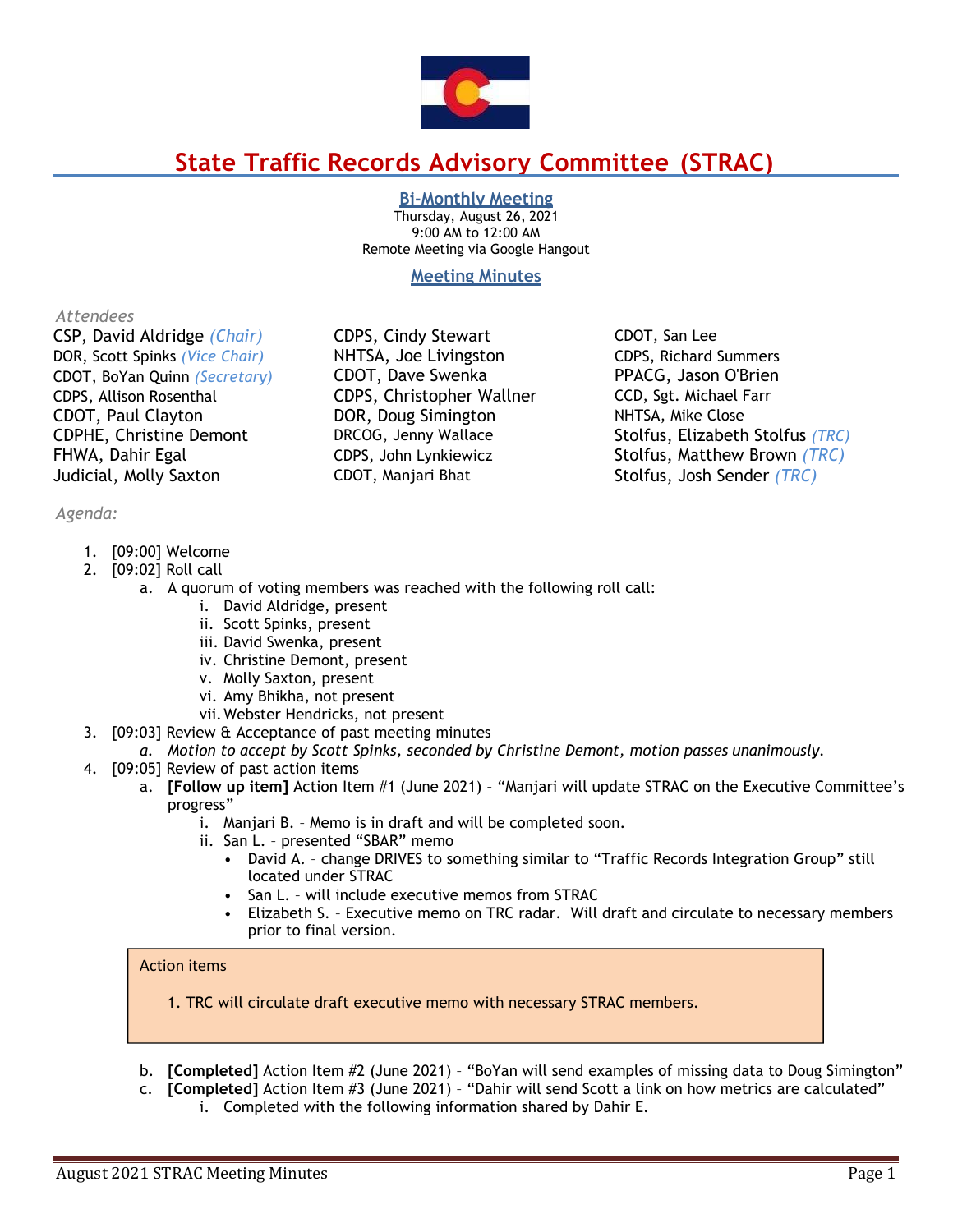- <https://safety.fhwa.dot.gov/hsip/spm/docs/LetsTalkPerfWebinarFAQspdf.pdf>
- [https://safety.fhwa.dot.gov/hsip/spm/docs/safety\\_pm\\_fs.pdf](https://safety.fhwa.dot.gov/hsip/spm/docs/safety_pm_fs.pdf)
- <https://safety.fhwa.dot.gov/hsip/spm/docs/fhwasa16045.pdf>
- [https://safety.fhwa.dot.gov/hsip/spm/docs/mpo\\_factsheet.pdf](https://safety.fhwa.dot.gov/hsip/spm/docs/mpo_factsheet.pdf)
- [https://safety.fhwa.dot.gov/hsip/spm/docs/2021-2022\\_HSI\\_Safety\\_PM\\_Targets\\_Timeline.pdf](https://safety.fhwa.dot.gov/hsip/spm/docs/2021-2022_HSI_Safety_PM_Targets_Timeline.pdf)
- [https://safety.fhwa.dot.gov/hsip/spm/docs/measures\\_final\\_rules.pdf](https://safety.fhwa.dot.gov/hsip/spm/docs/measures_final_rules.pdf)
- [https://safety.fhwa.dot.gov/hsip/spm/docs/faqs\\_rvsd080417.pdf](https://safety.fhwa.dot.gov/hsip/spm/docs/faqs_rvsd080417.pdf)
- <https://safety.fhwa.dot.gov/hsip/s>
- d. **[Incomplete]** Action Item #4 (June 2021) "Glenn Davis will send out information on GHSA Conference"
	- i. David S. no status meeting with this group for the last couple months. No new information to report.

#### Action items

- 2. Glenn Davis will send out information on GHSA conference.
- e. **[Completed]** Action Item #5 (June 2021) "The TRC will send Traffic Records Forum and "struck by" information to Cindy Stewart"
	- i. Cindy S. attended the traffic records forum
	- ii. Cindy S., David S., and Elizabeth S. are collaborating regarding "struck by" definition.
- 5. [09:09] Status of 405C Projects
	- a. General information, BoYan Q.
		- i. Applicants have spent \$176,000 to date for FY 21
		- ii. ~1 million dollars left on the table for FY 21
		- iii. FY 22 application has been submitted to NHTSA. Conditional approval has been received. NHTSA wants to see more detailed application descriptions.
		- iv. FY 22 405C projects currently include funding TRC position and a couple CDOT projects
		- v. Looking for more projects for FY 22
	- b. Roadway MIRE Project Update
		- i. Ran into data freezing problems
		- ii. Don't think they can complete 100% of the project
		- iii. Believe they can complete 75% of the project
		- iv. Phyllis S. attended a FHWA peer exchange regarding MIRE
	- c. PPACG Geocoding
		- i. Completed geocoding of all crashes
		- ii. Moving into final phase consultant (DiExSys) will train GIS staff how to do geocoding
		- iii. Project is on track to be fully completed by the end of the calendar year.
	- d. DMV Digital Transformation
		- i. DOR is in final project initiative
		- ii. 4 of 5 project initiatives have been completed
		- iii. On track to complete project by September 15
		- iv. Regarding electronic submission of DR 3447 form Scott S. noted that each law enforcement agency partner tends to work independently, requiring differing needs and/or solutions to achieve electronic submission.
	- e. BESDT Dashboard / Fatal Blotter
		- i. Fatal blotter CDOT is working with Cindy S. and is making progress
		- ii. BESDT Dashboard
			- Project is progressing with minor data hiccups
			- On track to deliver what is in project scope
			- Possible public launch in October
			- Will demonstrate to STRAC during October meeting

#### Action items

3. BoYan will demonstrate the BESDT Dashboard at October STRAC meeting.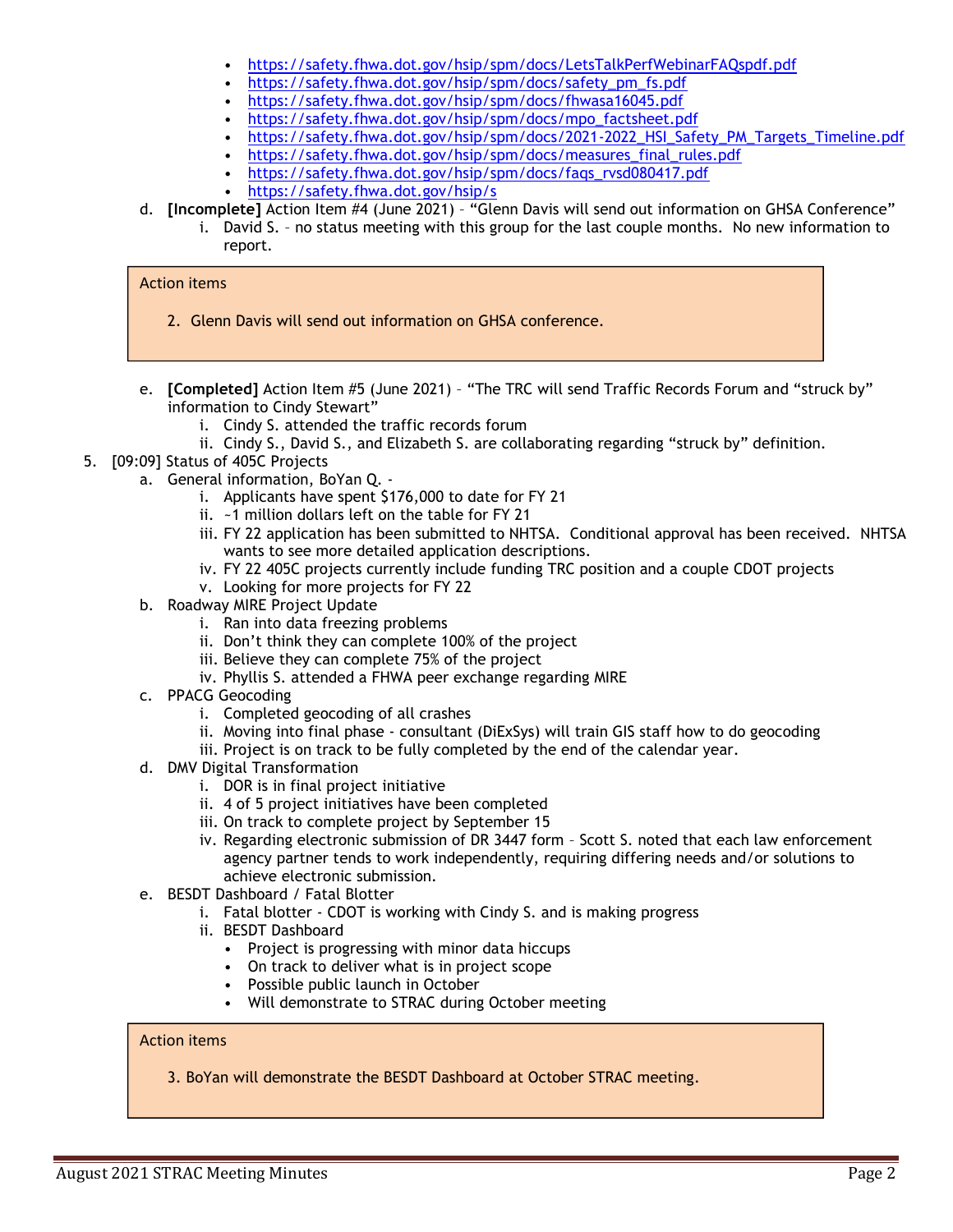- f. New Application Castle Pines Geocoding
	- *i. Motion to accept Castle Pines Geocoding project as a 405C funded project by Scott S., seconded by David S., motion passes unanimously*
- 6. [09:20] DUI Dashboard Demo
	- a. Allison R. demonstrated a draft dashboard displaying DUI court records in relation to toxicology records.
	- b. Dashboard will be hosted by CDPS on the office of research and statistics microsite and is slated to launch for public consumption in September. The microsite will also provide context to the dashboard.
	- c. Dashboard overview
		- i. Broken in various stories showing trends by district/map, toxicology results/trends, DUI convictions with drug toxicology
		- ii. The dashboard is updated after the reports have been submitted, which occurs every year or every other year.
		- iii. Data cleaning occurs while generating printed reports. Cleaned data is subsequently used for dashboard.
		- iv. Data is hosted on a SQL server built by a contractor.
		- v. It was noted that records may be incomplete due to linkage methods. Positivity rates are used to determine if there is overall undertesting or underreporting.
		- vi. More information can be found here: [https://cdpsdocs.state.co.us/ORS/Docs/Reports/2020-](https://cdpsdocs.state.co.us/ORS/Docs/Reports/2020-DUI_HB17-1315.pdf) [DUI\\_HB17-1315.pdf](https://cdpsdocs.state.co.us/ORS/Docs/Reports/2020-DUI_HB17-1315.pdf)
- 7. [09:47] NHTSA/FHWA Updates, Joe L.
	- a. NHTSA is closely watching infrastructure bill. Bill has a heavy emphasis on equity including an \$11 billion provision for safe streets programs for pedestrians and bicycles. More information here: <https://www.congress.gov/117/bills/hr3684/BILLS-117hr3684eas.pdf>
	- b. 405C funds are still going unspent
	- c. GHSA conference coming up
	- d. David A. inquired about e-citations project eligibility for NHTSA Go Team support and requested more information from Joe L. or Mike C.

### Action items

4. Joe L. or Mike C. will follow up with David A. regarding e-citation project application.

- 8. [10:08] STRAC Logo
	- a. BoYan Q. shared various logo ideas for the STRAC.
	- b. Manjari B. mentioned the STSP is in the process of working with a communications group to develop an STSP logo following branding guidelines.
	- c. STRAC agreed that the STRAC logo should follow along the lines of the STSP logo.
	- d. Joe L. mentioned that NHTSA has a contract with a communications group that can help with internal logo designs such as this at no cost.

#### Action items

- 5. Manjari B. will coordinate as needed with Joe L. to follow up on logo discussions. Manjari
- B. will present draft STSP logo during October STRAC meeting.
- 9. [10:30] Traffic Records Forum Summary
	- a. Debrief from Matt B.
		- i. Many states are in a similar position as Colorado, particularly with the question of "where do we begin." Advice from others was to begin with data dictionaries and inventories including any data sharing policies. Matt B. will follow up with Alisa Babler to understand what progress has been made in this regard to date.

#### Action items

6. Matt B. will follow up with Alisa Babler regarding data dictionaries, inventories, and data sharing policies.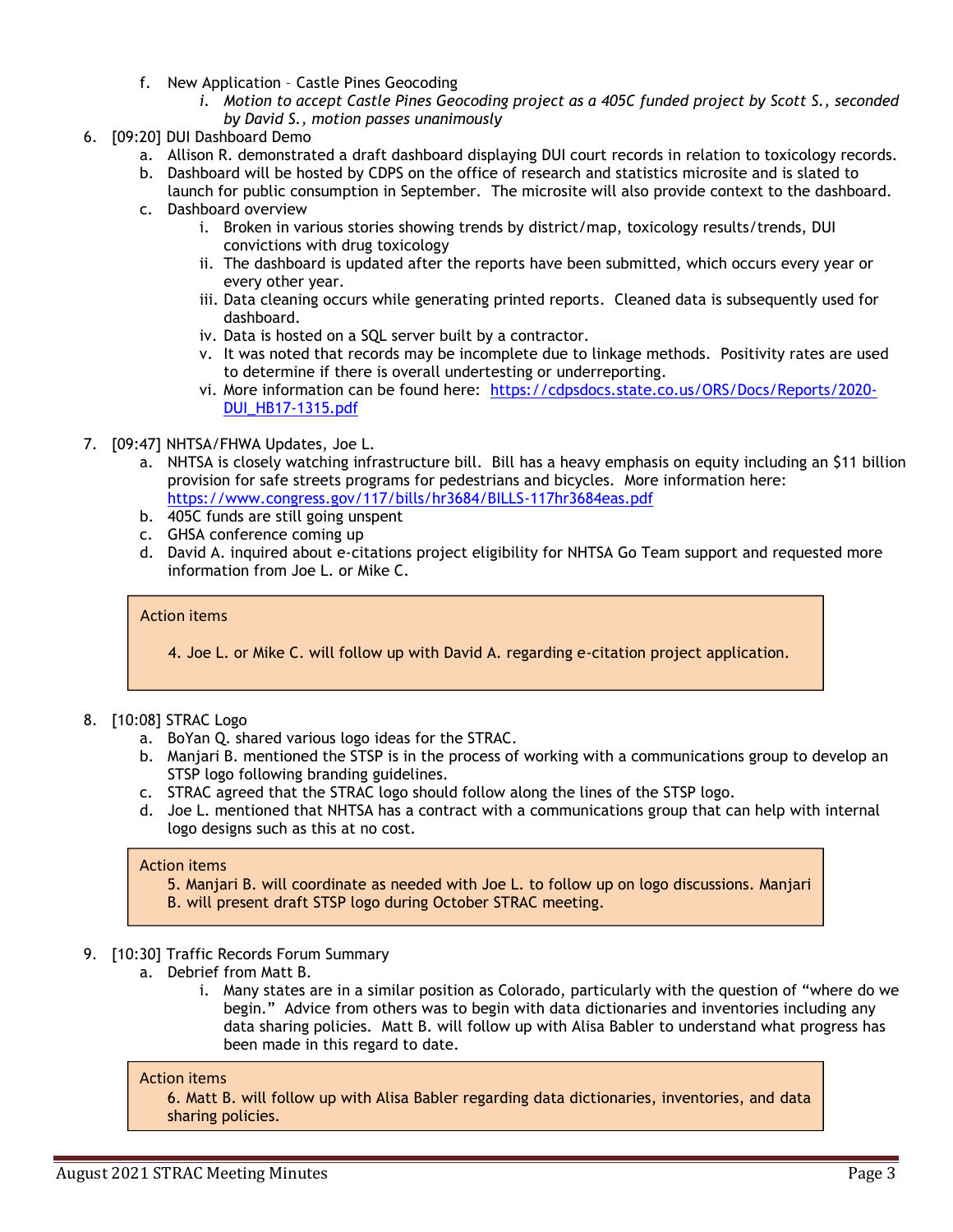- ii. The TRC is working to identify relevant 405C projects using the knowledge gained from the TRF. iii. Some key TRF takeaways included:
	- Despite pandemic, 2020 was the worst on record for fatal crashes since 2007.
	- NHTSA is taking a deeper look at the whole trip from door to door, including e-scooters and other forms of mobility. (Jenny W. provided this draft toolkit related to complete streets: [https://drcog.org/planning-great-region/transportation-planning/bicycle-and-pedestrian](https://drcog.org/planning-great-region/transportation-planning/bicycle-and-pedestrian-planning/active-transportation)[planning/active-transportation\)](https://drcog.org/planning-great-region/transportation-planning/bicycle-and-pedestrian-planning/active-transportation)
	- In crafting a strategic plan, various states have formed subcommittees within their TRCC focusing on particular emphasis areas from the STSP.
- b. Debrief from Christine D.
	- i. Data linkage projects continue to show promise
	- ii.  $1<sup>st</sup>$  of 4 data linkage briefs has been completed. Three more forthcoming at this website: [https://cdphe.colorado.gov/prevention-and-wellness/injury-prevention/motor-vehicle](https://cdphe.colorado.gov/prevention-and-wellness/injury-prevention/motor-vehicle-safety/motor-vehicle-data-linkage-briefs)[safety/motor-vehicle-data-linkage-briefs](https://cdphe.colorado.gov/prevention-and-wellness/injury-prevention/motor-vehicle-safety/motor-vehicle-data-linkage-briefs)
	- iii. One potential barrier for these projects is sustained funding
	- iv. Will submit full report to the STRAC.
	- v. Additional 405c funding may be available to continue advancing linkage between hospital and crash records.
- c. Debrief from Cindy S.
	- i. New tools from NHTSA and FHWA related to equity and diversity show promise.
- d. General
	- i. Session recording will be made available for ATSIP members at a later date.

# 10. [10:43] TRC

- a. Future STRAC meeting agendas, Matt B.
	- i. TRC is meeting biweekly with CDOT and STRAC Chair and Vice-Chair. Other STRAC agencies can contact Matt B. if they would like to join.
	- ii. Future bimonthly meetings will be streamlined with the first half focusing on usual business and voting items and the second half focusing on strategic and/or long-term items.
	- iii. If needed, breakout meetings will be held to focus on specific topics.
- b. MOU Status
	- i. Current MOU expires September 5, 2021. Agency executives would like to see the current MOU signed to avoid a lapse in the agreement.
	- ii. After current MOU is signed, the next MOU can incorporate proposed revisions and extend for an additional 5 years.
	- iii. David A. noted that Judicial never signed current MOU, and is therefore not required to sign renewed MOU.
	- iv. STRAC staff are encouraged to follow up with their executives regarding the importance of signing the MOU in a timely manner.
	- v. CDPS has initiated circulation of the MOU via DocuSign. Thus far, CDPS and DOR have signed the agreement.
	- *vi. Scott S. motioned to extend current MOU if needed for up to 30 days to get signatures acquired, seconded by Christine D., motion passed unanimously.*
- c. Strategic Planning
	- i. The TRC is considering 2 options to proceed with strategic planning efforts: bring in a NHTSA Go Team or use Stolfus resources to guide planning process. STRAC did not object to either option.
	- ii. STRAC discussed timeframe of the next strategic plan, suggesting a 3-5 year strategic plan which can be updated as needed.
	- iii. Matt B. noted that the current strategic plan has a multi-year component, but some of these items may benefit from a more actionable plan to achieve various multi-year tasks.
- d. 405C Tracking Tool Demo
	- i. TRC presented dashboard which tracks the status of 405C projects.
	- ii. Dashboard is currently internal only, but the TRC will investigate view/edit privileges for STRAC members
	- iii. Additions to current dashboard suggested include:
		- Tie 40C projects to one or more strategic planning elements
		- Investigate adding other projects that are traffic records related (non 405c)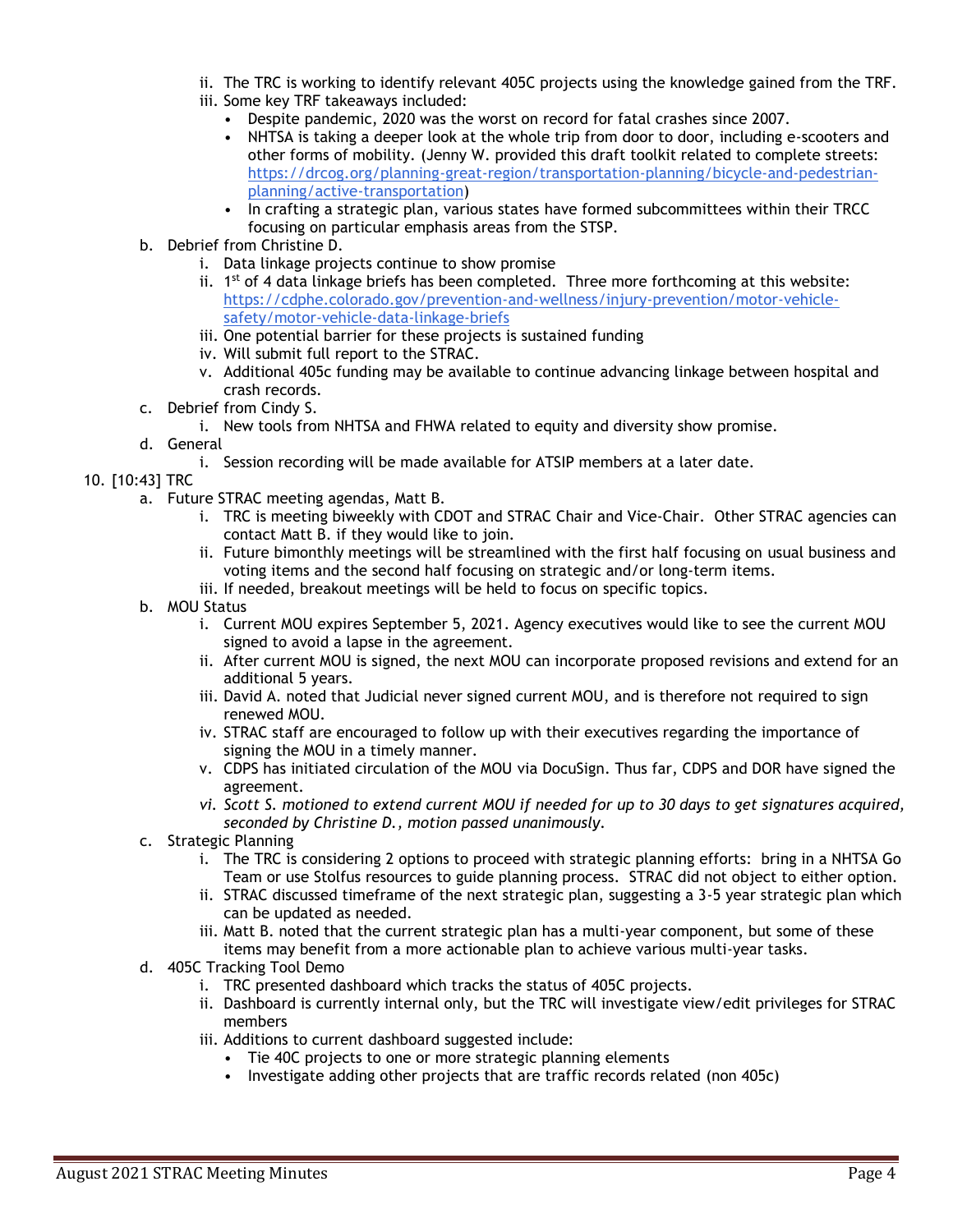• Add contact person for each project

#### Action items

7. STRAC members to provide as-needed assistance to obtain their agency's signature on the MOU.

8. TRC to investigate NHTSA Go Team opportunities and report back to the STRAC at the next meeting

9. Josh S. will investigate and/or incorporate changes to 405C Tracking Tool and provide access to STRAC members as requested.

# 11. [11:20] Roundtable

- a. Christine D.
	- i. Christine has taken a new position with CDPHE and will no longer be a member of STRAC. Her replacement has not yet been formally identified. Her efforts and support will be greatly missed.
- b. Jenny W.
	- i. DRCOG has been processing crash data for several years, doing QC, geocoding, etc. then releasing to the public via data catalog.
	- ii. DRCOG recognizes that there are several duplicative efforts related to crash data records, for example many local agencies within DRCOG also have their own crash data recording processes.
	- iii. DRCOG is planning for a regional collaboration of crash data. Currently DRCOG is taking feedback on what this may ultimately look like. DRCOG recognizes that many agencies simply do not want to participate in collaboration as they may view data supplied by a vendor as supreme compared to data coming from DRCOG.
	- iv. Matt B. mentioned this effort might qualify for 405C funding.
	- v. Jenny W. expressed concerns related to sustained funding with 405C money, as this effort would be ongoing.
	- vi. Joe L. mentioned sustainable funding could be worked out through the STRAC
	- vii.BoYan Q. mentioned CDOT has taken on a similar effort. BoYan will continue to keep Jenny W. involved in the status of this effort.

#### Action items

10. Jenny W. will provide status update of DRCOG efforts during October STRAC meeting.

# 12. [11:44] Adjourn

*a. Motion to adjourn by Christine D., seconded by Molly S., motion passed unanimously.*